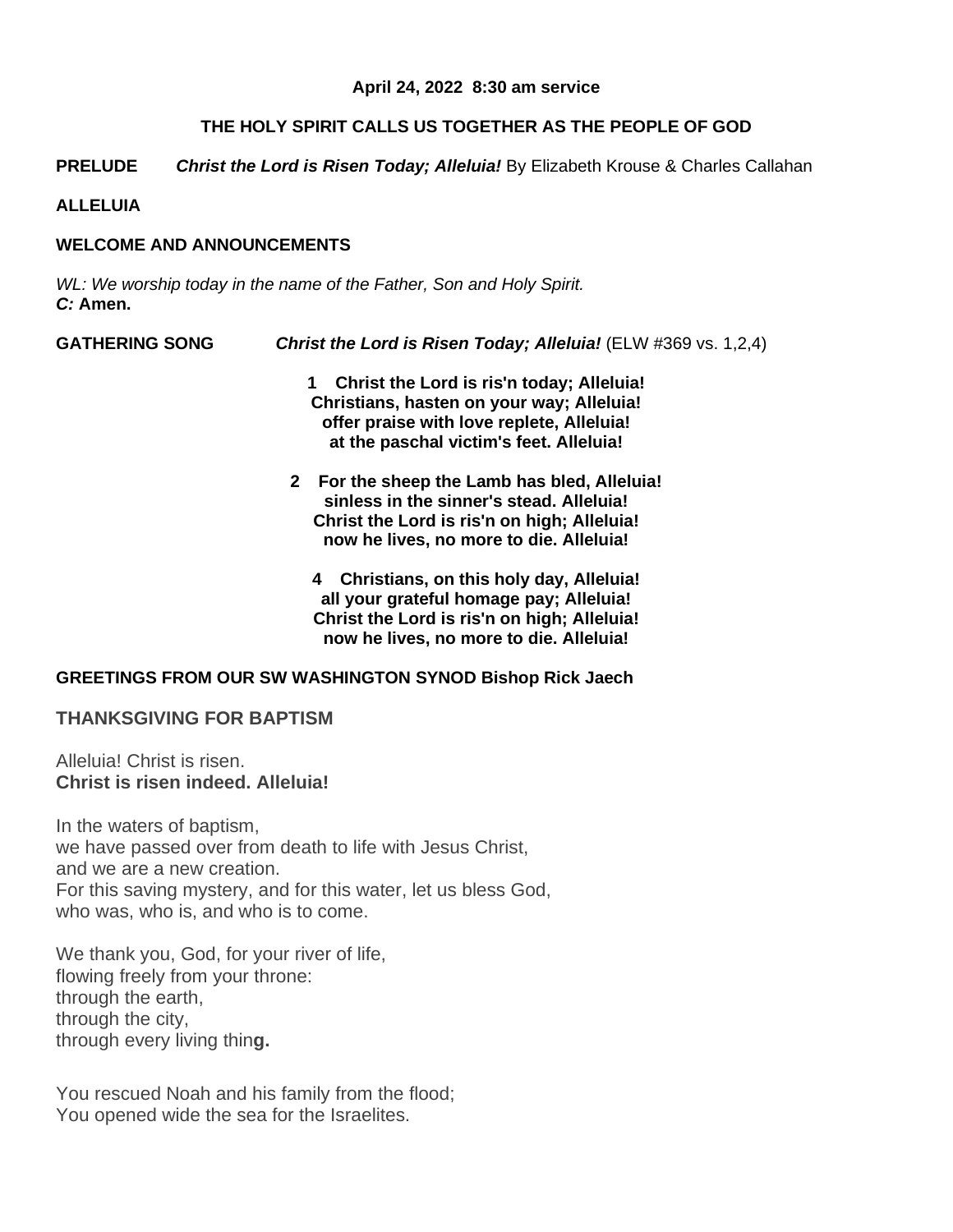Now in these waters you flood us with mercy, and our sin is drowned forever. You open the gate of righteousness and we pass safely through.

In Jesus Christ, you calm and trouble the waters. You nourish us and enclose us in safety. You call us forth and send us out. In lush and barren places, you are with us. You have become our salvation.

Now breathe upon this water and awaken your church once more. Claim us again as your beloved and holy people. Quench our thirst; cleanse our hearts; wipe away every tear.

To you, our Beginning and our End, our Shepherd and Lamb, be honor, glory, praise, and thanksgiving, now and forever. Amen.

# **APOSTOLIC GREETING**

P: The grace of our Lord Jesus Christ, the love of God, and the communion of the Holy Spirit be with *you all.*

**C: And also with you.**

| <b>KYRIE</b>          | ELW #157 | (Now the Feast and Celebration) |
|-----------------------|----------|---------------------------------|
| <b>HYMN OF PRAISE</b> | ELW #167 | (Now the Feast and Celebration) |

## **PRAYER OF THE DAY**

**All: O God of life, you reach out to us amid our fears with the wounded hands of your risen Son. By your Spirit's breath revive our faith in your mercy, and strengthen us to be the body of your Son, Jesus Christ, our Savior and Lord, who lives and reigns with you and the Holy Spirit, one God, now and forever.**

**Amen.**

## *GOD SPEAKS TO US IN SCRIPTURE, PREACHING AND SONG*

### **FIRST READING Acts 5: 27-32**

L: Word of God, Word of Life. C: Thanks be to God.

### **SECOND READING Revelation 1: 4-8**

L: Word of God, Word of Life. C: Thanks be to God.

### **CHILDREN'S MESSAGE**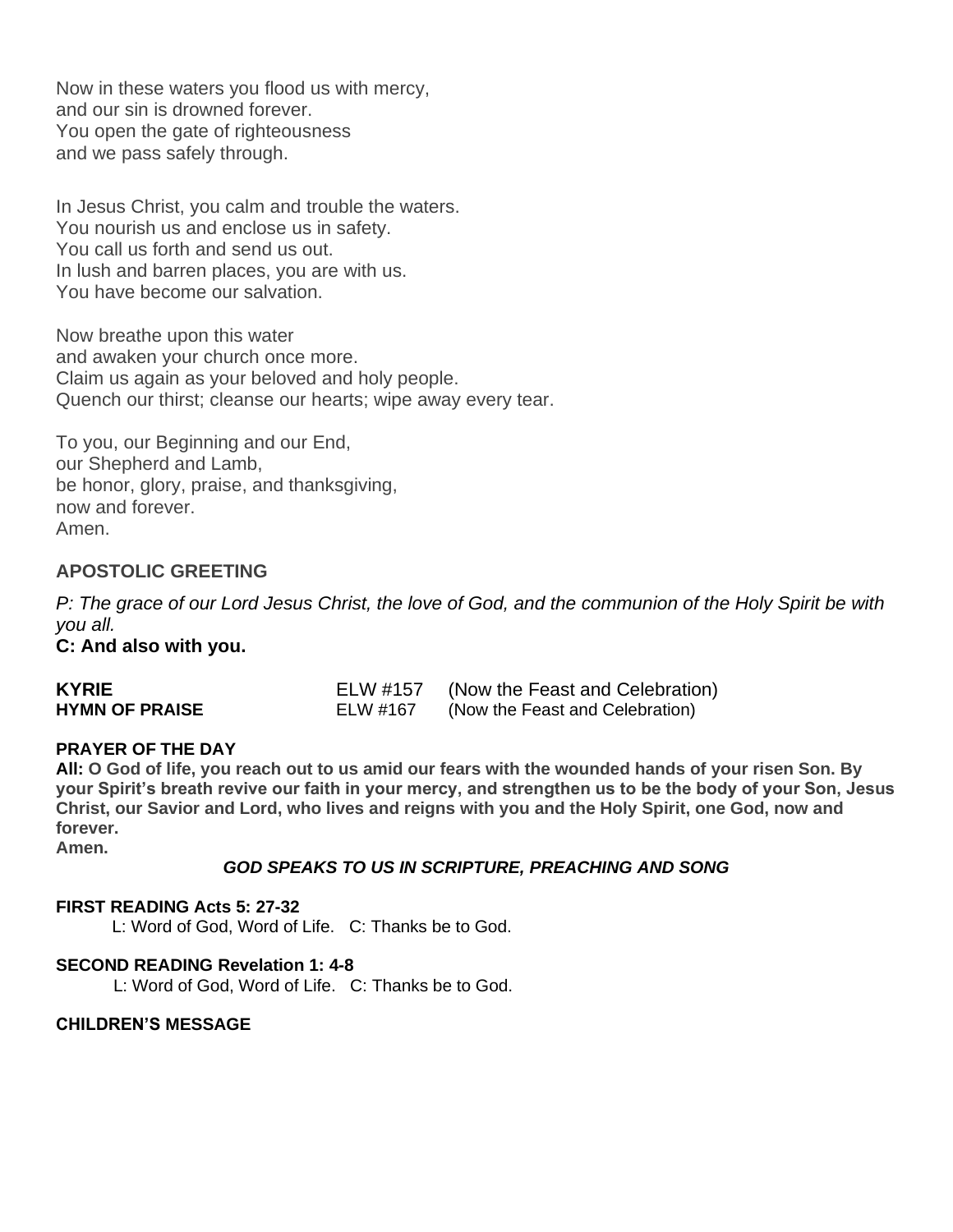### **Alleluia. Lord, to whom shall we go? You have the words of eternal life. Alleluia.**

#### **GOSPEL John 20: 19-31**

After the Reading: The Gospel of the Lord. **C: Thanks be to God.**

- **MESSAGE** Pastor Amanda Olson de Castillo
- 

**HYMN OF THE DAY** *Love Divine, All Loves Excelling* (ELW #631)

- **1 Love divine, all loves excelling, Joy of heav'n, to earth come down! Fix in us thy humble dwelling, all thy faithful mercies crown. Jesus, thou art all compassion, pure, unbounded love thou art; visit us with thy salvation, enter ev'ry trembling heart.**
- **2 Breathe, oh, breathe thy loving Spirit into ev'ry troubled breast; let us all in thee inherit; let us find thy promised rest. Take away the love of sinning; Alpha and Omega be; end of faith, as its beginning, set our hearts at liberty.**

**3 Come, Almighty, to deliver; let us all thy life receive; suddenly return, and never, nevermore thy temples leave. Thee we would be always blessing, serve thee as thy hosts above, pray, and praise thee without ceasing, glory in thy perfect love.**

**4 Finish then thy new creation, pure and spotless let us be; let us see thy great salvation perfectly restored in thee! Changed from glory into glory, till in heav'n we take our place, till we cast our crowns before thee, lost in wonder, love, and praise!**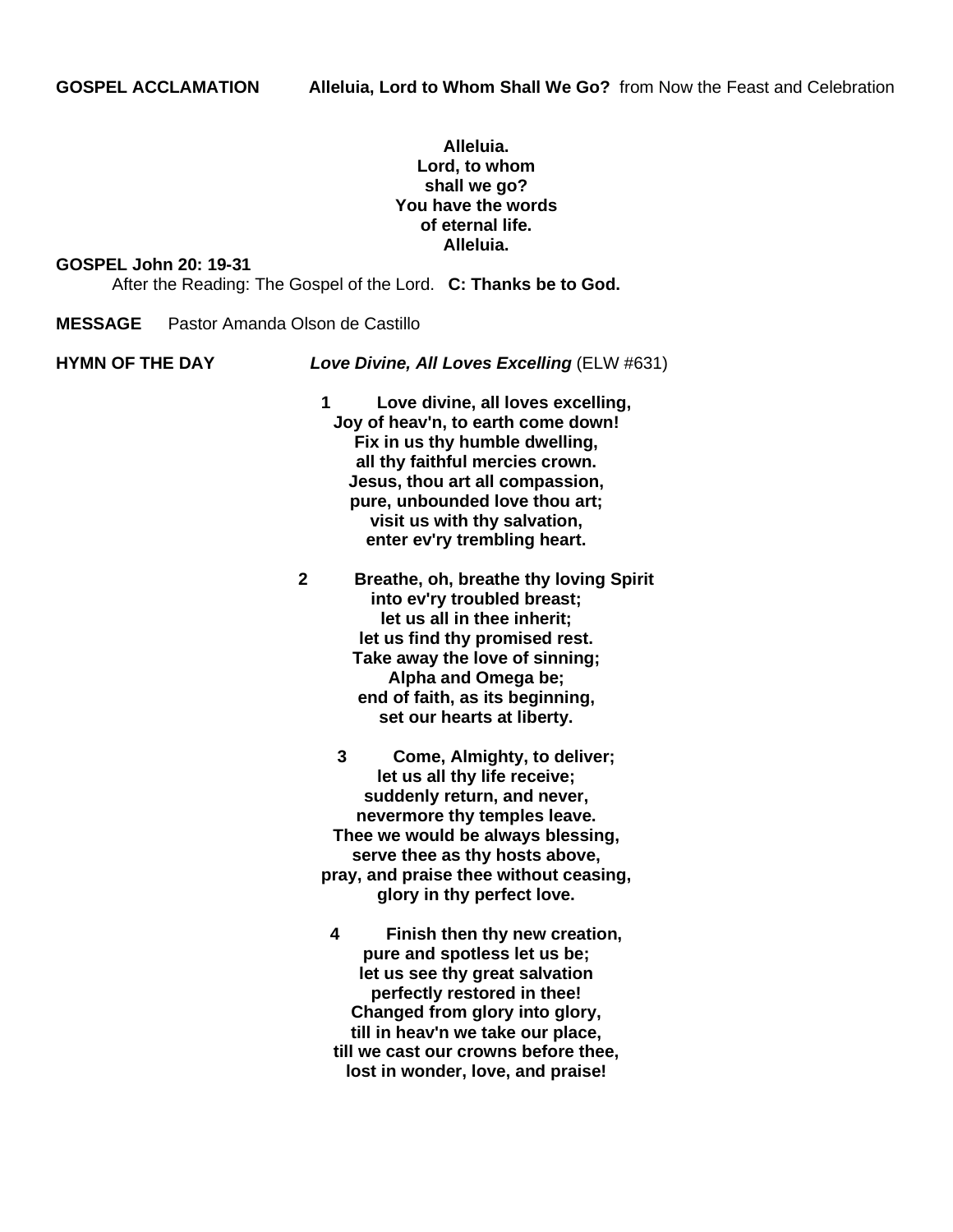## **APOSTLE'S CREED**

P: Let us confess our faith in the words of the Apostles' Creed: **C: I believe in God, the Father almighty, creator of heaven and earth.**

I believe in Jesus Christ, God's only Son, our Lord, who was conceived by the Holy Spirit, born of the **virgin Mary, suffered under Pontius Pilate, was crucified, died, and was buried; he descended into hell. On the third day he rose again; he ascended into heaven,**

he is seated at the right hand of the Father, and he will come to judge the living and the dead.

I believe in the Holy Spirit, the holy catholic church, the communion of saints, the forgiveness of sins, **the resurrection of the body, and the life everlasting. Amen.**

## **PRAYERS OF THE PEOPLE**

WL: Merciful God. **C: Receive our prayer.**

## **SHARING A SIGN OF CHRIST'S PEACE**

P: The peace of the Lord be with you always! **C: And also with you!**

### **GOD FEEDS US WITH THE PRESENCE OF JESUS CHRIST**

**Special Music by CLC Choir** *Surely the Presence* by Lanny Wolfe & Jack Schrader

### **OFFERING PRAYER**

P: Let us pray,

C: Blessed are you, O God, ruler of heaven and earth. Day by day you shower us with blessings. As you raised us to new life in Christ, give us glad and generous hearts, ready to praise you and to **respond to those in need, through Jesus Christ, our Savior and Lord. Amen.**

**GREAT THANKSGIVING**

**HOLY, HOLY, HOLY**

**WORDS OF INSTITUTION**

**LORD'S PRAYER**

**COMMUNION MUSIC Lamb of God** from Now the Feast and Celebration

**Lamb of God, you take away the sin of the world: have mercy on us, mercy on us, mercy on us.**

**Lamb of God, you break the chains of hatred and fear: have mercy on us, mercy on us, mercy on us.**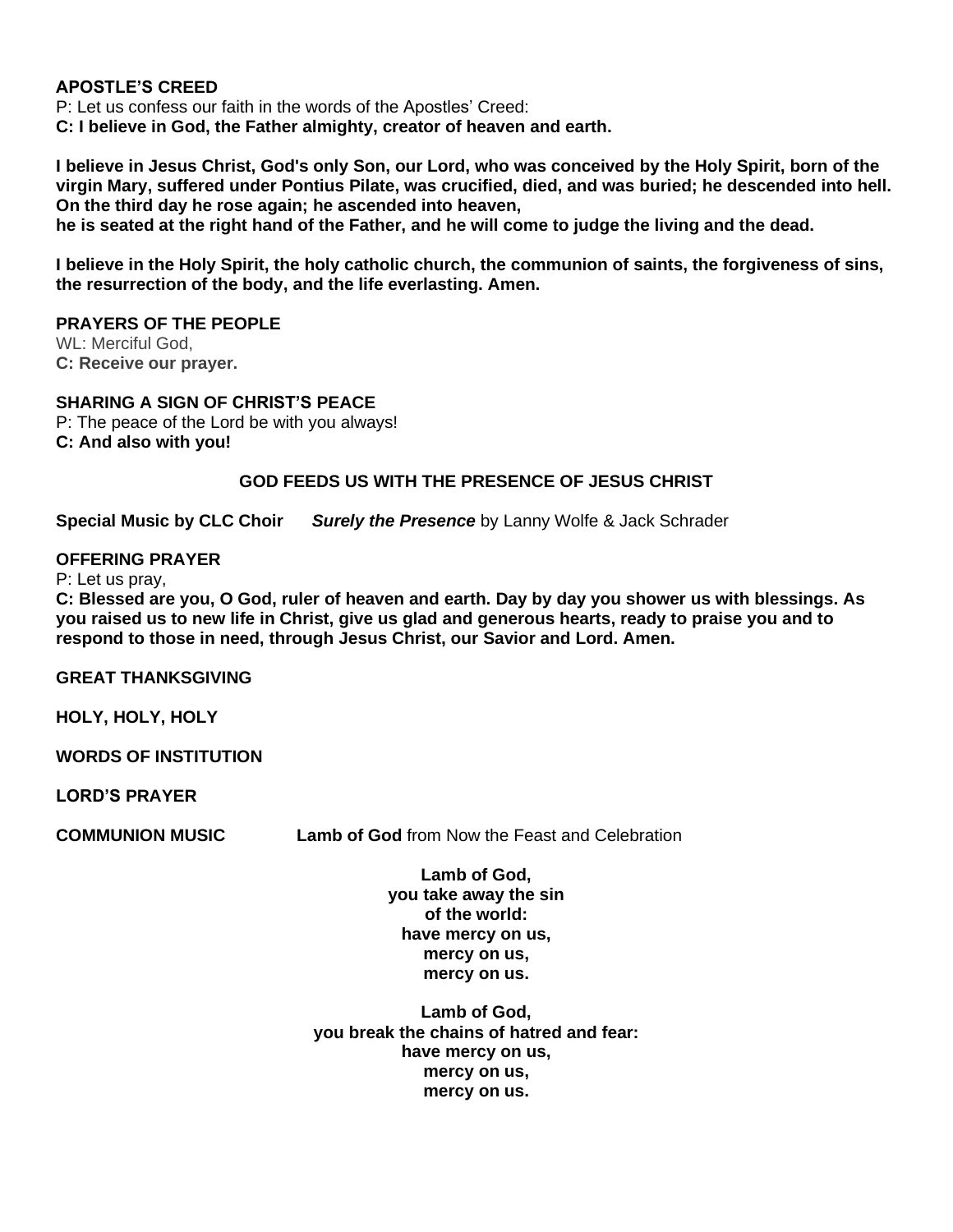**Lamb of God, you are the way of justice and peace: have mercy on us, mercy on us, mercy on us.**

**Lamb of God, you are the way of mercy and love: have mercy on us, mercy on us, mercy on us.**

> **Lamb of God, you take away the sin of the world: grant us peace, grant us peace, grant us peace.**

*Here is Bread* (W&P #58)

**Verse 1**

**Here is bread here is wine Christ is with us He is with us Break the bread drink the wine Christ is with us here**

**Chorus**

**In this bread there is healing In this cup there's life forever In this moment by the Spirit Christ is with us here**

**Verse 2**

**Here is grace here is peace Christ is with us He is with us Know His grace find His peace Feast on Jesus here** *(Chorus)*

#### **Verse 3**

**Here we are joined in one Christ is with us He is with us We'll proclaim 'til He comes Jesus crucified** *(Chorus)*

**COMMUNION BLESSING**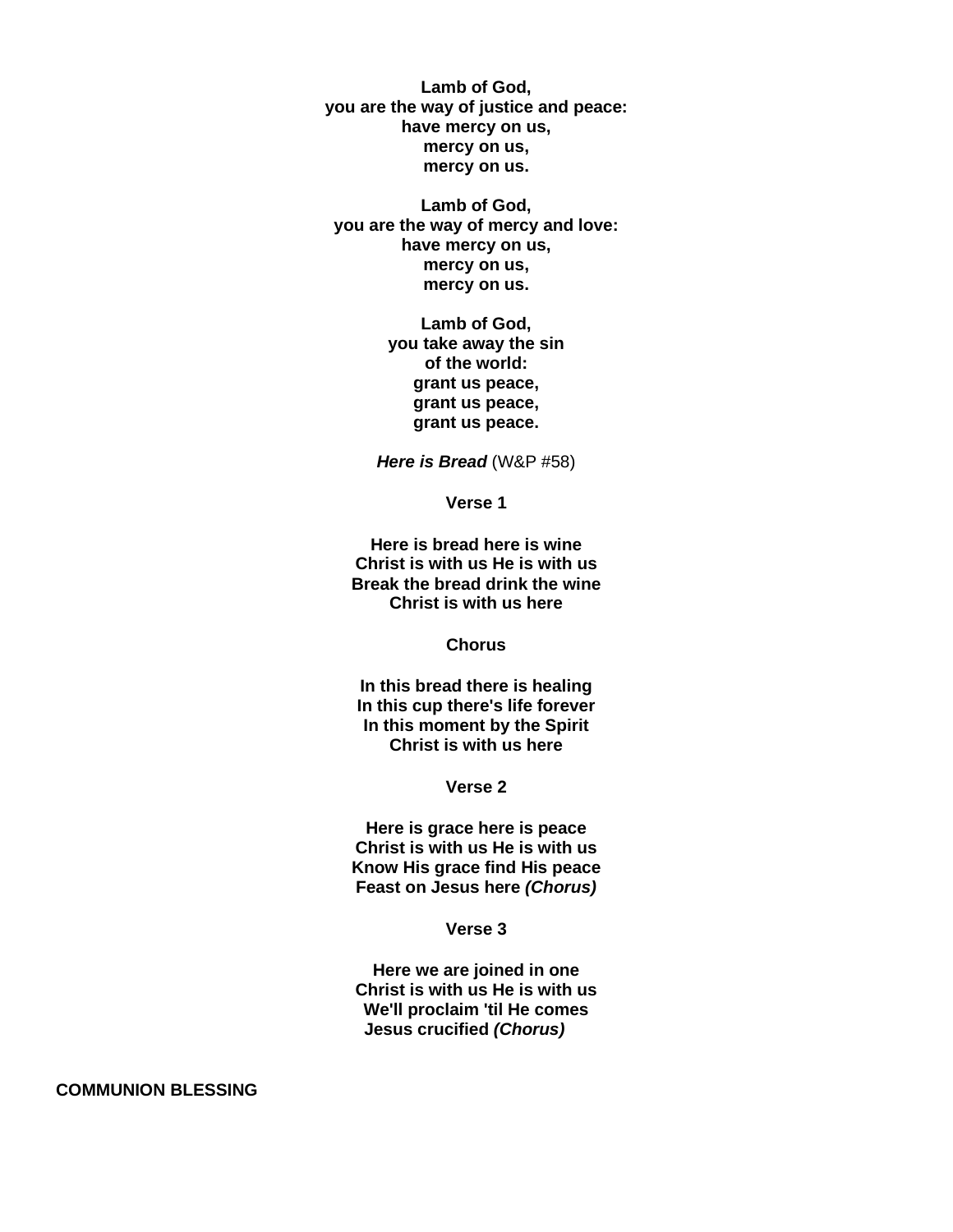## **COMMUNION PRAYER**

P: Let us pray.

C: We give you thanks, generous God, for in this bread and cup we have tasted the new heaven and earth where hunger and thirst are no more. Send us from this table as witnesses to the resurrection, **that through our lives, all may know life in Jesus' name. Amen.**

# **GOD BLESSES US AND SENDS US IN MISSION TO THE WORLD**

### **BLESSING**

P: The blessing of the Lord God Almighty, the blessing of + Christ, the Lamb who was slain, and the blessing of the Holy Spirit of truth be among you and remain with you always.

**SENDING MUSIC** *Canticle of the Turning* (ELW #723)

**1 My soul cries out with a joyful shout that the God of my heart is great, and my spirit sings of the wondrous things that you bring to the ones who wait. You fixed your sight on your servant's plight, and my weakness you did not spurn, so from east to west shall my name be blest. Could the world be about to turn?**

## *Refrain*

**My heart shall sing of the day you bring. Let the fires of your justice burn. Wipe away all tears, for the dawn draws near, and the world is about to turn.**

**2 Though I am small, my God, my all, you work great things in me, and your mercy will last from the depths of the past to the end of the age to be. Your very name puts the proud to shame, and to those who would for you yearn, you will show your might, put the strong to flight, for the world is about to turn.** *Refrain*

**3 From the halls of pow'r to the fortress tow'r, not a stone will be left on stone. Let the king beware for your justice tears ev'ry tyrant from his throne. The hungry poor shall weep no more, for the food they can never earn; there are tables spread, ev'ry mouth be fed, for the world is about to turn.** *Refrain*

**4 Though the nations rage from age to age, we remember who holds us fast: God's mercy must deliver us from the conqueror's crushing grasp. This saving word that our forebears heard is the promise which holds us bound, till the spear and rod can be crushed by God, who is turning the world around.** *Refrain*